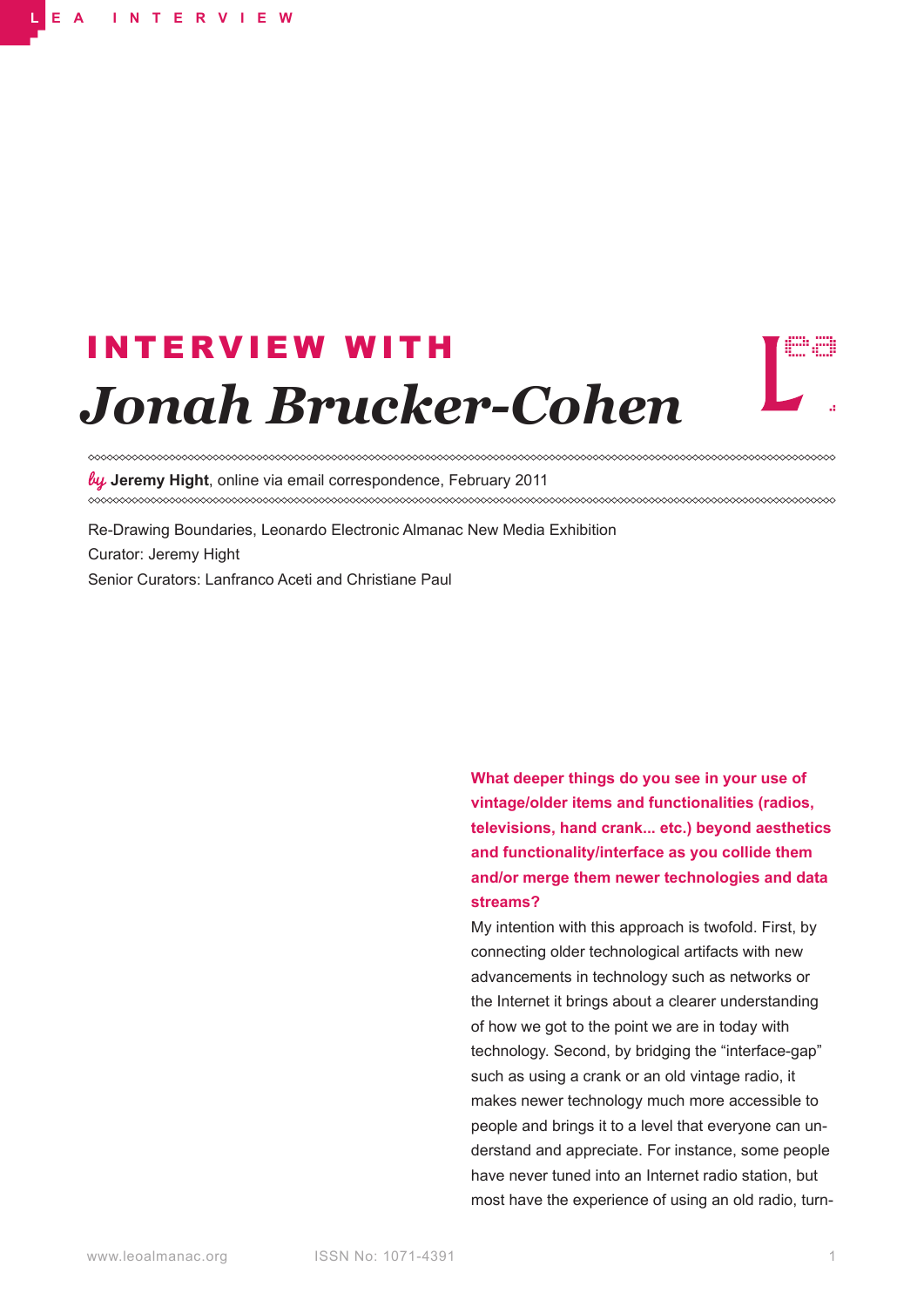ing dials, etc… to get a station. By connecting these two interfaces, it allows people access to technology that might have been beyond their reach or understanding previously. Also, I am interested in discovering what older technology can teach us about the technology we use daily and make us appreciate it and the interfaces it engenders to a higher degree.

## **What first brought about the scrapyard challenge? How has it progressed? Do you see this tied in any way to the maker movement?**

The Scrapyard Challenge workshops began in Dublin, Ireland in 2003. When I lived there I founded an organization called the Dublin Art and Technology Association (DATA) that still exists today. The idea with DATA was to provide a space where people could present their work with technology in an informal space and break down the barriers of entry to people who were interested in experimenting with technology in their work. The Scrapyard Challenge workshops are co-developed with Katherine Moriwaki and were originally centered around the 1 year anniversary event for DATA which was a festival centered on the theme of the "Democratization of Technology" where our intent was to lower these barriers and allow anyone to participate in the creative process. The Maker movement and Make magazine began two years after the first Scrapyard Challenge workshop, so we were not directly involved with them, but we have run the workshop at several Maker Faires in the past.

#### **What are you working on now?**

I'm co-developing a workshop with Katherine Moriwaki along with several different invited artist participants this summer at the Banff Institute in Canada that examines Re-Use, Recycling, and Pervasive Media in urban centers. More to come...

## **How has locative media and especially wearables moved into different territories? Or have they been shed as subsets into larger streams? Is this positive or negative?**

Wearable technology is married to locative media to some extent since wearable technology travels with

its user, the same way that locative media such as cell phones does as well. They are unique from other media forms because they are omnipresent in public space and rely on transmission towers for their data streams, thus making those that own them outside of these broadcast areas, essentially useless. This reliance on locative media is a positive trend since there is countless data that can be gathered through the use of software for their devices that enables us to have varying perspectives on urban life and actually write our histories as we live them through the constant tracking (GPS) and reporting (GSM) that these devices enable. Thus the combination of a device knowing where we are and able to connect to the Internet simultaneously has created fertile ground for countless creative projects that utilize these features.

**How has our sense of space changed in the recent past? Where may this be going? Is this a golden age of digital cartography and potential or more dystopic corporate inroads into problematic areas of ownership, control and dissemination/distribution?**

Locative media and mapping artworks have been increasing steadily since mapping software and APIs have been released and more widely available. Especially with the advent of mobile devices becoming cheap and more powerful mapping tools, the possibilities for projects seems endless compared to what it was just a few years ago. So because of this mobility of location and instant data access in any location, our sense of space has actually gotten smaller to some degree since every location is now mappable and can act as a trigger for events or projects to take shape when a user is co-located inside a specific region. I know that you have done mapping projects in the past, and it's interesting to note that even your projects which used to run on laptops and other larger devices, could now just work as an iPhone app or Android app and be carried with a user or participant daily to map their journeys. I feel as if several of my older projects could work the same way, so it's an interesting progression to see how technological art has shifted from multiple devices into single apps running on one mobile device.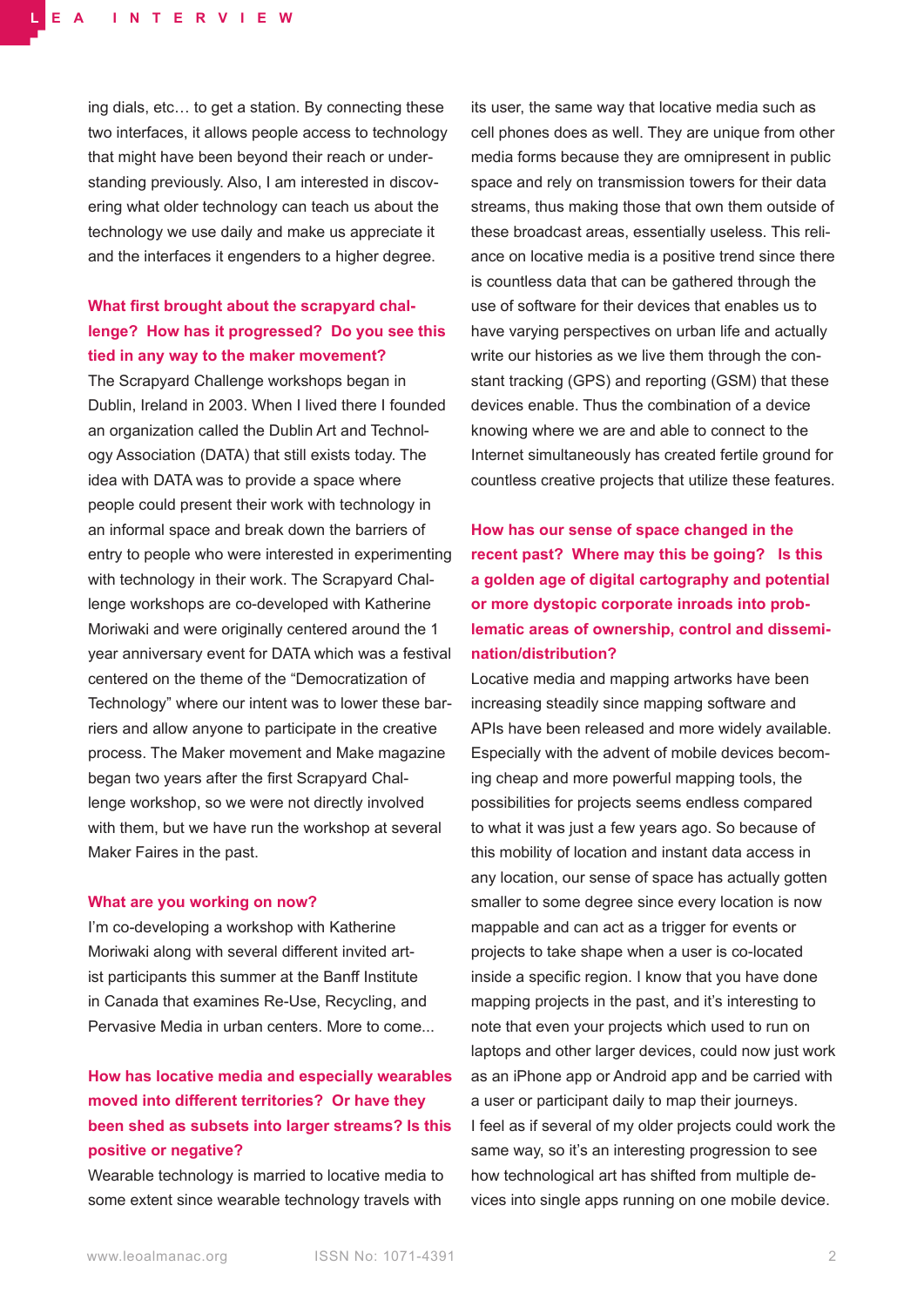# **Are some of your projects more to raise awareness like a conceptual call while others are on a different tack from initial idea to conception? How has your work progressed?**

All of my projects have some form of functional prototype that I built. Whether that is software only or a software / hardware mix, there is usually some form of working demo that accompanies the idea. So although they are meant to raise awareness conceptually of an issue or a technology, they all actually work and can function if installed in a gallery for instance. I think originally I was starting out with a question and using simple technological solutions to answer that question, and then I built a larger concept or use scenario from there to advance the question into a provocation.the same force that propels the spread and popularity of these technologies will ultimately fuel a broader and more critical participation in place making, spatial practices and cultural identity.

## **Where are we at currently in terms of design, interface, wireless and space? Where may it be going? What issues and elements do you feel we should most be aware of?**

This question spans several different questions which are not all related. Looking specifically at the realm of wireless space, I think that wireless technology is definitely becoming more ubiquitous and it has almost come the point where we are more used to finding and expecting connectivity built into every new device that we purchase. This is obvious in devices made for communication such as cell phones and computers, but we now expect connectivity in objects such as furniture, appliances, and motor vehicles.

### **Who are some of your influences? How did they influence you and your work?**

My main influences have always been what I see or witness happening in popular culture and the media. Especially as it pertains to technology and networks such as the Internet or cellular networks. Most of the work that has influenced me is not made by "artists", but rather by people who create provocative projects out of minimal materials and means, usually in a limited time frame or in a specific location. One example of this would be Norman White, a Canadian maker/ artist who created a great project several decades ago called "The Helpless Robot" which is a robot with no moving parts, but only a recorded voice that tells people around it to move it or pick it up. These types of obvious and simple projects influence my work a great deal.

# **Has your process been affected by any of your previous interests? How so? By any newer interests outside of your known sphere of work and analysis?**

I did my undergraduate studies in English: Cultural Studies/Theory so I find that a lot of my work speaks to instances of convergence between theory and practice. This is especially true with my "WiFi-Hog" project that examines wireless conflicts in the public sphere and brings to light the theory of Jurgen Habermas and his discussion of the Burgeois Public Sphere. Besides theory, my work also has a humorous side to it and this might stem from my previous work as an illustrator and designer of fanzines and comic books growing up. Also as a musician and drummer, some of my work, including the Scrapyard Challenge workshops that I co-run with Katherine Moriwaki bring music and music software/hardware creation into the mix as the final output of the workshops. So those two elements of my previous interests have affected both my process and output.

# **What labels do you feel in art need to be let go or updated? Which of the labels applied to your works do you see as most fitting to your process as opposed to falsely divisive/negative semiotically charged?**

I would say that the best label for my work is "Interactive Networked Projects". Since my work has taken the shape of both hardware based installations as well as purely software based simulations or downloadable software that can be run as a standalone project, it's difficult to categorize my work based on the medium used. The common theme in most of the projects is that they are interactive and involve some aspect of networked communication, either using the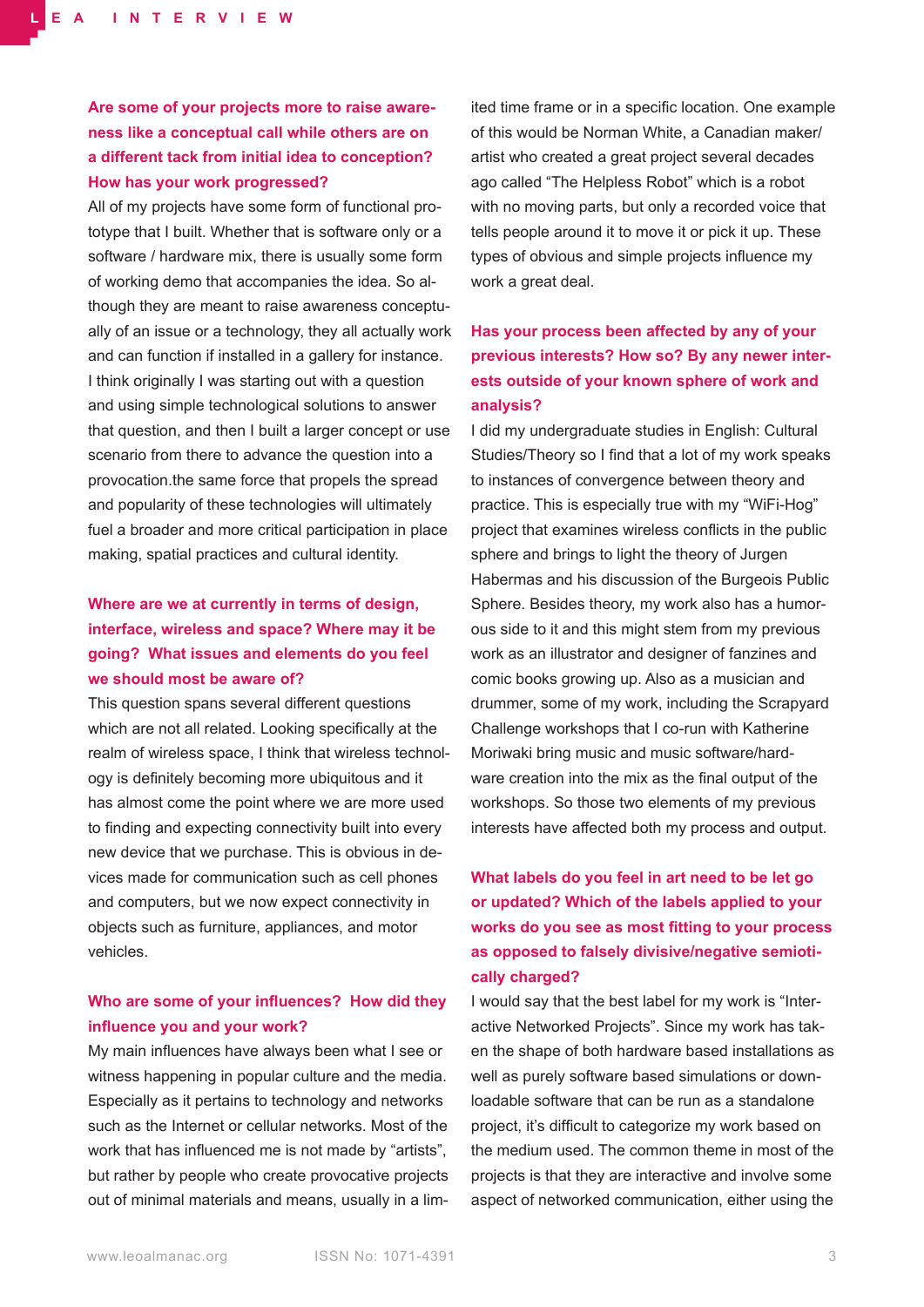Internet as a medium to disrupt or challenge, or to simply involve some networked technology and use it in a way that it was not intended to be used. So I do not think there should be a specific label put on the work, but more a categorization of the work so that they are understandable to a wider audience.

## **What do you see beyond the utopic and dystopic elements of wired city emerging from where we are now?**

Instead of "wired city", I see it more as a "wireless city", where the technology itself becomes less of a focal point, and the city becomes more useable for people living there and more understandable to people that have never been there before. A dystopic scenario might be that the city becomes too technologically sophisticated for people to understand how to "use" it and thus becomes a victim of increased feature creep and is abandoned by its population in search of a simpler living solution. A utopic version of this would be to find a balance that supports the steady increase of technologies into cities by effortlessly educating its population into one that accepts and embraces the influxes of new technologies and ultimately end up being its creators as well as its users.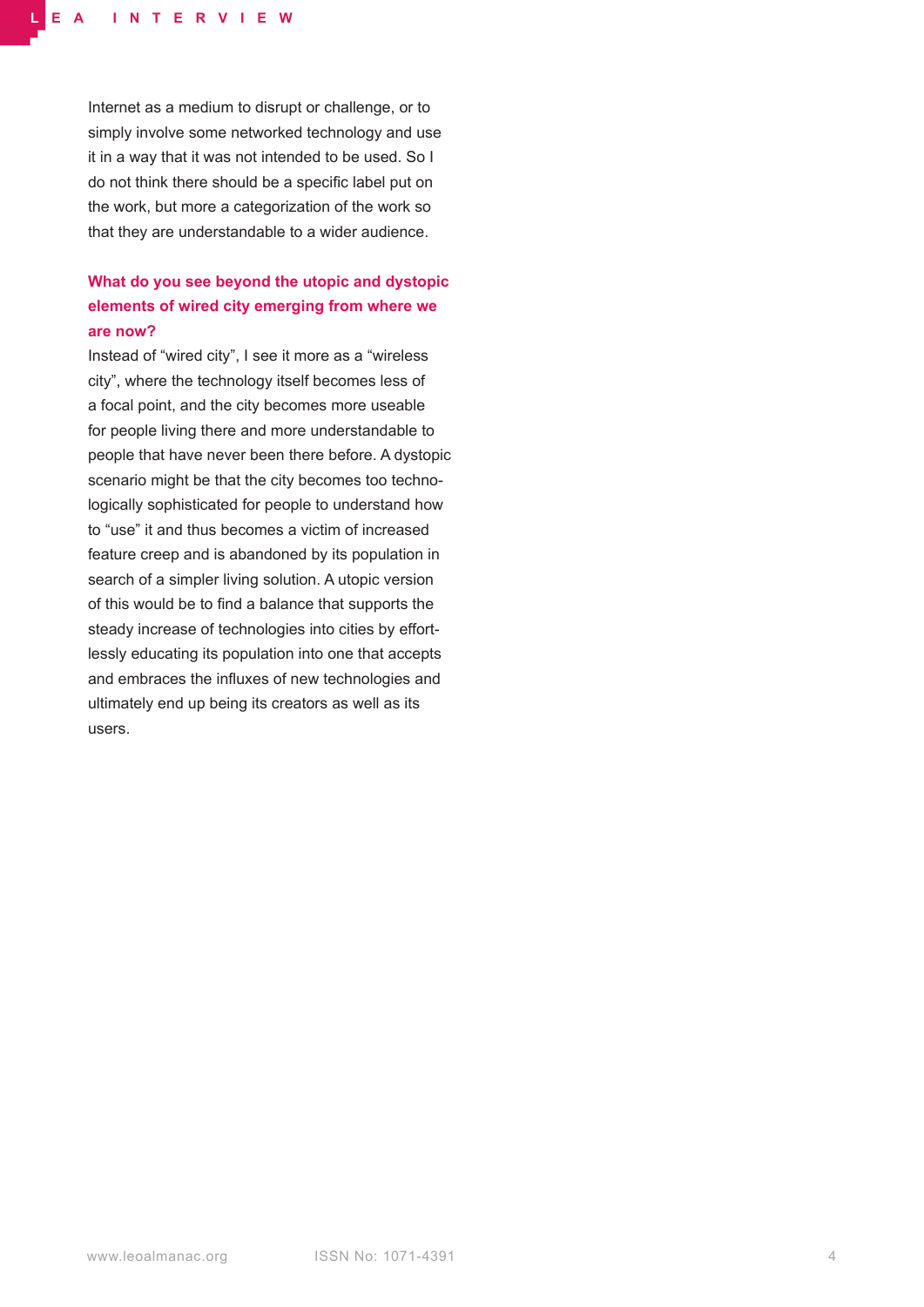

Alerting Infrastructure!, 2003, Jonah Brucker Cohen, still from video. All images and video material are the copyright of the artist and cannot be used or altered in any way without the express consent of the artist.

#### **Alerting Infrastructure!**

Alerting Infrastructure! is a physical hit counter that translates hits to the web site of an organization into interior damage of the physical building that web site or organization represents. The focus of the piece is to amplify the concern that physical spaces are slowly losing ground to their virtual counterparts. The amount of structural damage to the building directly correlates to the amount of exposure and attention the web site gets, thus exposing the physical structure's temporal existence. The proliferation of web sites as virtual representations of physical locations has reached a saturation point. Despite the massive surge of bricks and mortar spaces (such as schools,

businesses, organizations) maintaining online presences, there is still little connection between the people simultaneously inhabiting these spaces. Alerting Infrastructure! addresses this by connecting a physical space such as a building to its online counterpart or web site that represents this structure/ organization by scanning access logs of web site for new unique visitor "hits" and translating each new site hit into physical output in the form of activating a large, pneumatic jackhammer.

#### Alerting Infrastructure! video:

[http://www.youtube.com/user/LEAbroadcast#p/](http://www.youtube.com/user/LEAbroadcast#p/c/272279007EEFA15E/2/GbPPNKMV2CA) [c/272279007EEFA15E/2/GbPPNKMV2CA](http://www.youtube.com/user/LEAbroadcast#p/c/272279007EEFA15E/2/GbPPNKMV2CA)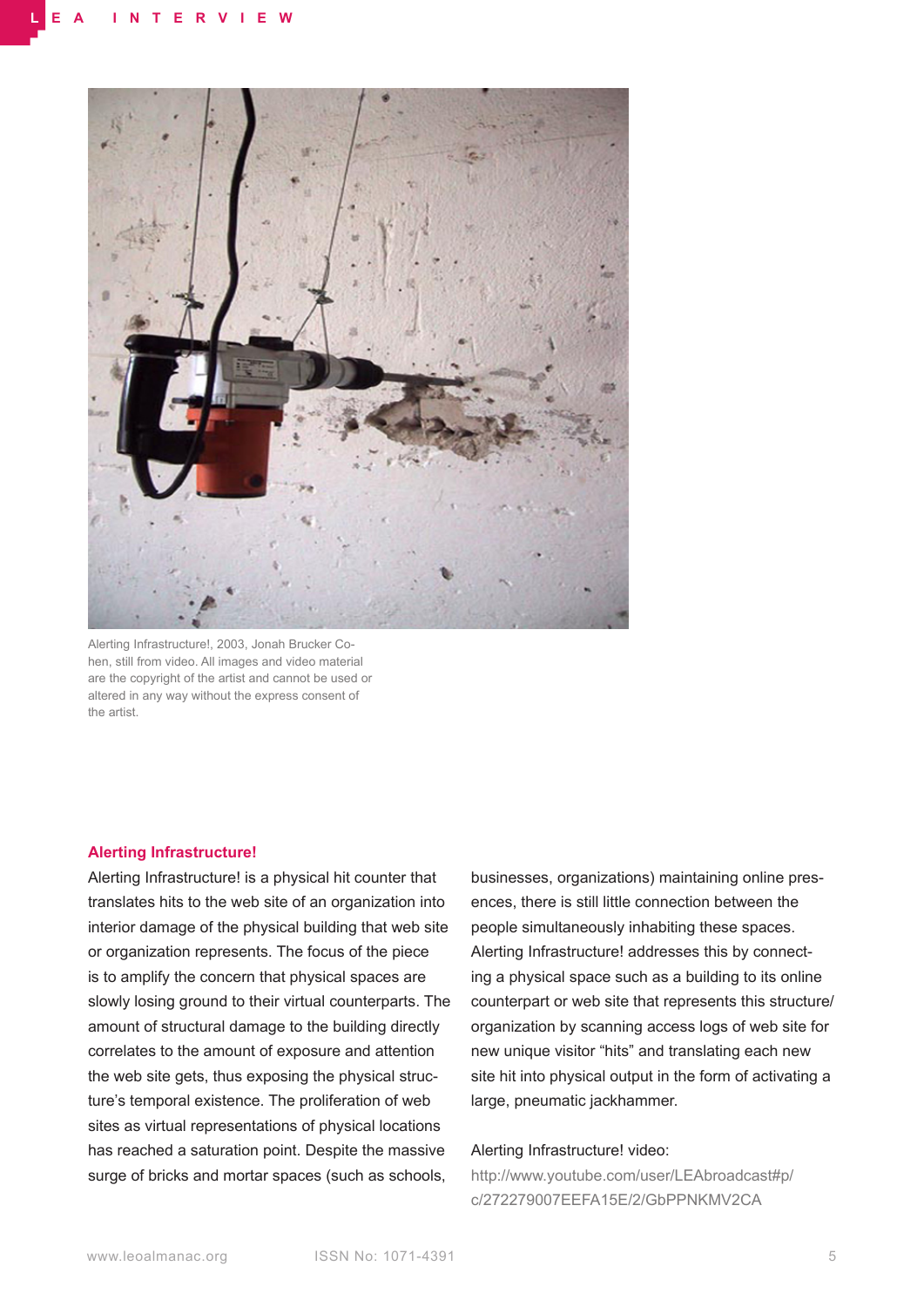| subscribes   bumped   re-subscribes<br>47961<br>46644<br>47957<br><u>AN EMAIL COMMUNITY FOR THE DETERMINED</u>                                                                                                                                                                                                                                                                                                                                                                                                                                                                                                                                                                                                                                         |                               |                                                     |
|--------------------------------------------------------------------------------------------------------------------------------------------------------------------------------------------------------------------------------------------------------------------------------------------------------------------------------------------------------------------------------------------------------------------------------------------------------------------------------------------------------------------------------------------------------------------------------------------------------------------------------------------------------------------------------------------------------------------------------------------------------|-------------------------------|-----------------------------------------------------|
| BumpList is a mailing list aiming to re-examine the culture and rules of online email lists. BumpList only allows for a maximum amount<br>of subscribers so that when a new person subscribes, the first person to subscribe is "bumped", or unsubscribed from the list. Once<br>subscribed, you can only be unsubscribed if someone else subscribes and "bumps" you off. BumpList actively encourages people to<br>participate in the list process by requiring them to subscribe repeatedly if they are bumped off. The focus of the project is to determine<br>if by attaching simple rules to communication mediums, the method and manner of correspondences that occur as well as behaviors of<br>connection will change over time.<br>Subscribe |                               |                                                     |
|                                                                                                                                                                                                                                                                                                                                                                                                                                                                                                                                                                                                                                                                                                                                                        |                               |                                                     |
| Date/Time of<br>Post                                                                                                                                                                                                                                                                                                                                                                                                                                                                                                                                                                                                                                                                                                                                   | Duration of time on BumpList  | <b>Subject of Message</b>                           |
| Sun, Oct 19<br>16:58:47 2003                                                                                                                                                                                                                                                                                                                                                                                                                                                                                                                                                                                                                                                                                                                           | 42 days, 07 hours, 50 minutes | [BumpList] I WONDER WHAT STEVE DID BEFORE THE LIST? |
| Sun, Oct 19<br>16:55:52 2003                                                                                                                                                                                                                                                                                                                                                                                                                                                                                                                                                                                                                                                                                                                           | 42 days, 07 hours, 50 minutes | [BumpList] STEVE COME FROM A LARGE FAMILY           |
| Sun, Oct 19<br>16:53:13 2003                                                                                                                                                                                                                                                                                                                                                                                                                                                                                                                                                                                                                                                                                                                           | 42 days, 07 hours, 50 minutes | [BumpList] A GREAT STEVE RECYCLE                    |
| Sun, Oct 19<br>16:50:57 2003                                                                                                                                                                                                                                                                                                                                                                                                                                                                                                                                                                                                                                                                                                                           | 42 days, 07 hours, 50 minutes | [BumpList] STEVE RECYCLED                           |
| Sun, Oct 19<br>16:47:52 2003                                                                                                                                                                                                                                                                                                                                                                                                                                                                                                                                                                                                                                                                                                                           | 44 days, 06 hours, 08 minutes | [BumpList] make it a grope effort and I'm in!!!!!   |
| Sun, Oct 19<br>16:46:26 2003                                                                                                                                                                                                                                                                                                                                                                                                                                                                                                                                                                                                                                                                                                                           | 42 days, 07 hours, 50 minutes | [BumpList] FRM STEVE AND ANNETTE                    |
| BUMPLIST ACTIVITY                                                                                                                                                                                                                                                                                                                                                                                                                                                                                                                                                                                                                                                                                                                                      |                               |                                                     |
| $ST \fbox{HTS}$ Check out BumpList Stats including: Who's On, Hall of Fame, Personal Stats, and more soon!<br>$\mathbf{F}\mathbf{H}\mathbf{Q}$ Frequently Asked Questions: Everything you wanted to know about BumpList and more!                                                                                                                                                                                                                                                                                                                                                                                                                                                                                                                      |                               |                                                     |
| $\mathbf{B}\mathbf{U}$ (MPM $\mathbf{H}\mathbf{H}$ ). BumpList in the press, blogs, related links, store and more coming soon!                                                                                                                                                                                                                                                                                                                                                                                                                                                                                                                                                                                                                         |                               |                                                     |
| Design/Concept - Jonah Brucker-Cohen   Technical/Concept - Mike Bennett   Copyright 2003                                                                                                                                                                                                                                                                                                                                                                                                                                                                                                                                                                                                                                                               |                               |                                                     |
| CREDITS<br>JBC/HC/MLE/TCD - For more info see: http://www.coin-operated.com/projects                                                                                                                                                                                                                                                                                                                                                                                                                                                                                                                                                                                                                                                                   |                               |                                                     |
|                                                                                                                                                                                                                                                                                                                                                                                                                                                                                                                                                                                                                                                                                                                                                        |                               |                                                     |

Jonah Brucker Cohen, 2003, BumpList. All images and video material are the copyright of the artist and cannot be used or altered in any way without the express consent of the artist.

#### **BumpList**

In the digital age, networked communication platforms and mediums are becoming more and more user friendly and allow for multitudes of types of interaction, voices, and exchanges of images, sounds, and text, both synchronously and asynchronously. Messages can be sent, voices can be heard, and events can be realized with organization and clarity that never before existed. In particular, emailing lists have become important means of maintaining ties within groups, relaying important information among peers or collaborators, and forging a sense of community that transcends all national and cultural boundaries. Currently, we are actively encouraged to join public email lists. Unless a list adheres to certain rules, is password protected, or made private, anyone with a valid email address can join the discussion. We are also used to conventions of email lists such as subscribe/unsubscribe functions, digest mode, broadcast mode, and public archives of threaded messages. BumpList functions like a standard, public listserv, but adds the constraints of limited membership (currently only 5 people can subscribe at once) and the urgency of forcing people to re-subscribe if they get bumped and want to continue the conversations, discussions, arguments in which they are engaged.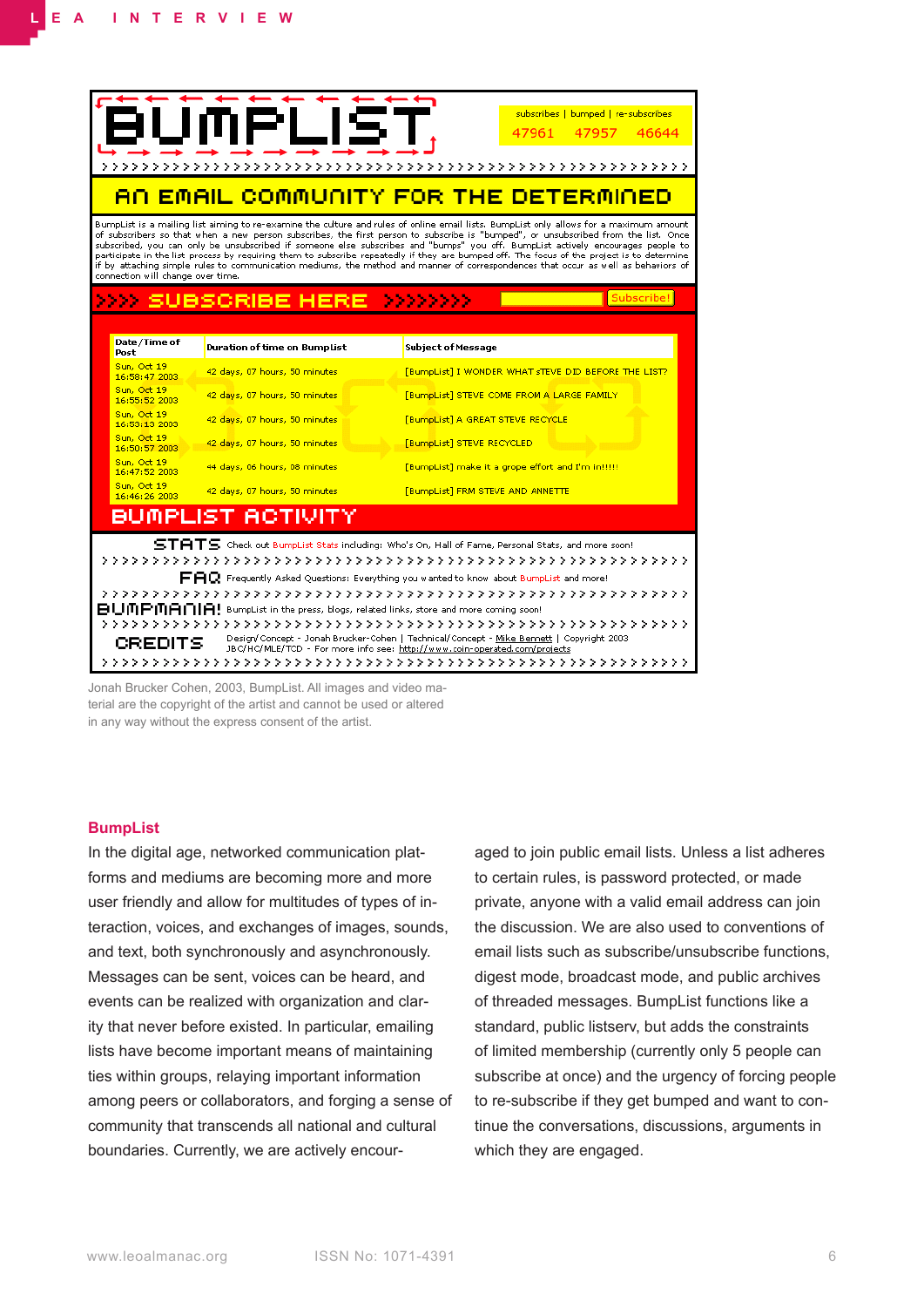

Jonah Brucker Cohen, 2003, Police State, still from video. All images and video material are the copyright of the artist and cannot be used or altered in any way without the express consent of the artist.

#### **PoliceState**

PoliceState is a Carnivore client that attempts to reverse the surveillance role of law enforcement into a subservient one for the data being gathered. The client consists of a fleet of 20 radio controlled police vehicles that are all simultaneously controlled by data coming into the main client. The client looks for packet information relating to domestic US terrorism. Once found, the text is then assigned to an active police radio code, translated to its binary equivalent, and sent to the array of police cars as a movement sequence. In effect, the data being "snooped" by the authorities is the same data used to control the police vehicles. Thus the police become puppets of their own surveillance. This signifies a reversal of the control of information appropriated by police by using the same information to control them.

#### PoliceState video link:

[http://www.youtube.com/user/LEAbroadcast#p/](http://www.youtube.com/user/LEAbroadcast#p/c/272279007EEFA15E/1/B4cOJrgBYrg) [c/272279007EEFA15E/1/B4cOJrgBYr](http://www.youtube.com/user/LEAbroadcast#p/c/272279007EEFA15E/1/B4cOJrgBYrg)g